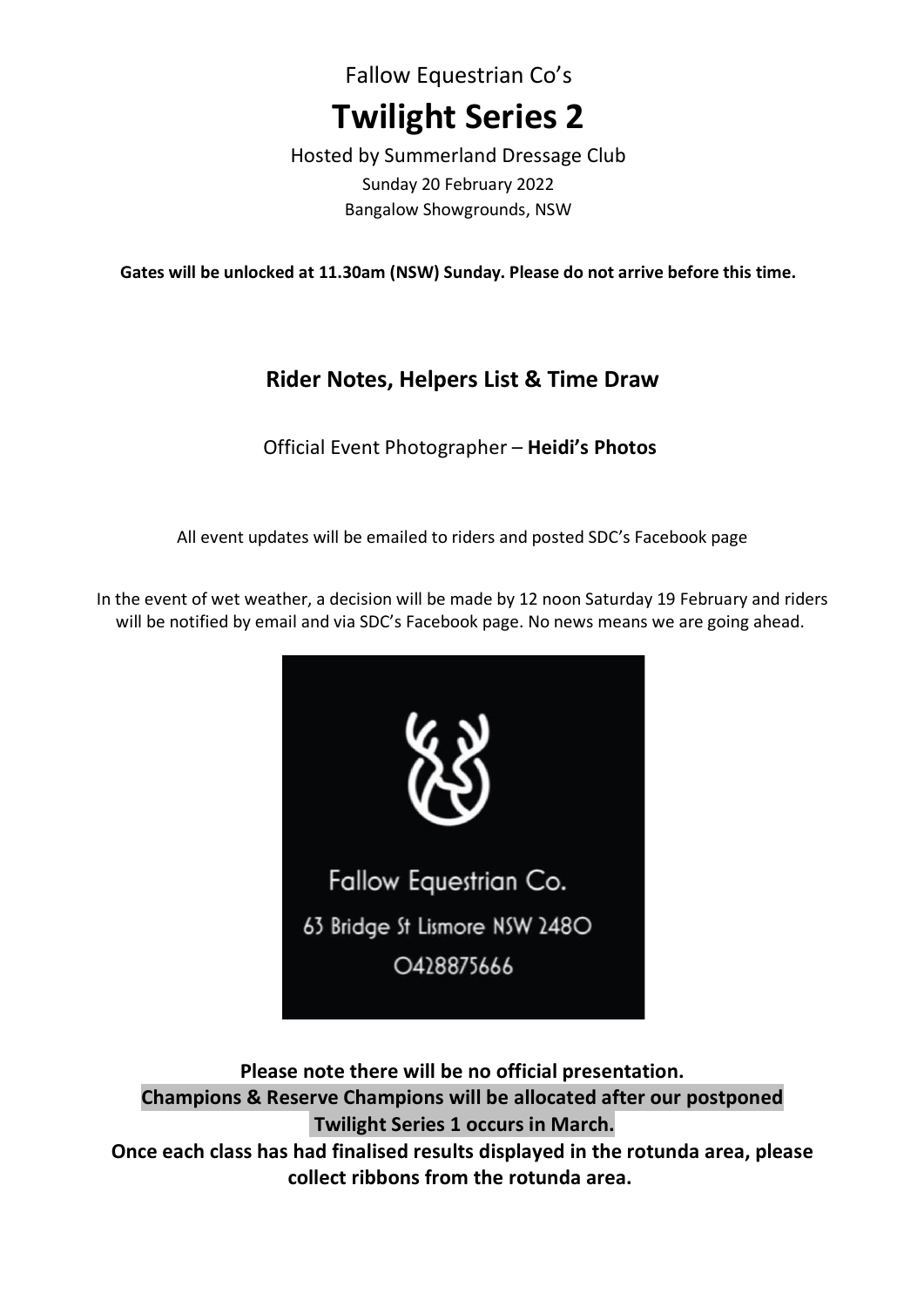## **Important notes to all participants – please read**

Entry to the showgrounds will be via the top gate. Gates will be unlocked at 11.30am Sunday.

All horse floats and truck parking strictly on the back polo fields. All car only parking is to be outside the showgrounds in the designated car park.

We are using Nominate's Digital Scoring System for this event. If you are unsure on how to use this software to view your scores or test sheets, please ask a fellow club member or committee member.

Please watch the time and **ride to the draw in order.** Our draw does not allow for late riders. If you miss your time, you will miss your test!

Please be mindful of others when warming up and stay out of the marked area around the arenas. Please do not halt your horse for long periods in the main ring. We have limited warming up space so please be aware of this when going into the main ring.

Lunging in the "round yard" only.

Our committee has tried to give member's their preferred job. Any member who cannot do their allocated job must arrange a replacement helper – see **page 4** of this Draw. This is the rider's responsibility and the club's rule. Many hands make light work.

This event will run in accordance with the rules of EA and/or FEI. It is the rider's own responsibility to know these rules.

All riders must present at gear check (inside the main ring) before each test. Please allow time for your gear check.

Please keep dogs on a leash at all times.

#### **No horses are to be led in the main ring when others are mounted.**

Only horses entered in the event are allowed on the grounds.

## **Please submit scratchings via Nominate or direct on the day scratchings to Graeme at the Rotunda Office.**

Please bring your own shavings for stables. All stable gates must be closed and manure must be removed after use.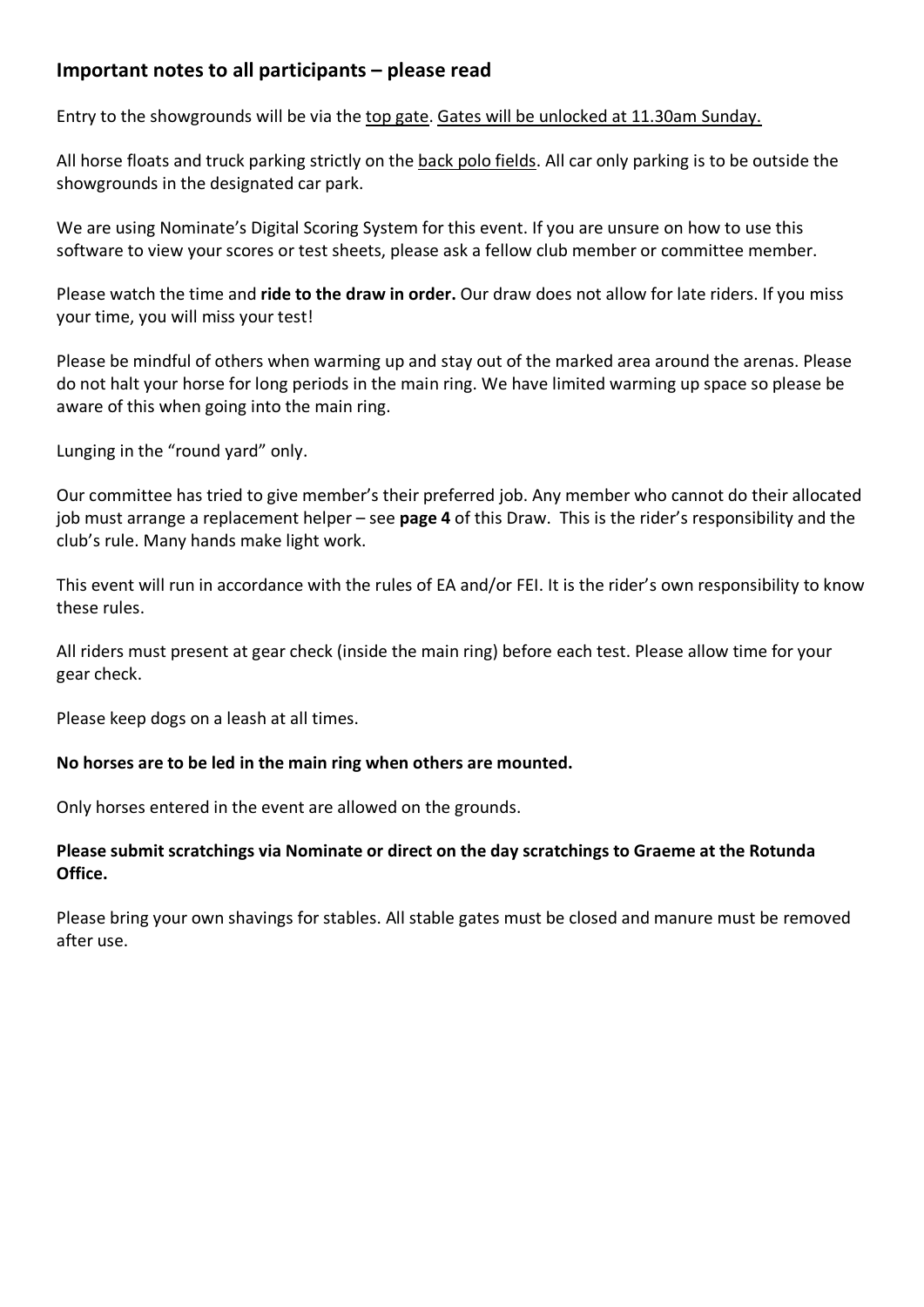## **Covid19 Information**

**Every individual** at the event is to **scan the QR Code via the Service NSW App at the Rotunda area upon arrival.** Those who don't have a smartphone can sign in by hand at the Rotunda area.

## **We ask for all pencillers to please wear a mask when in the judge's car.**

All individuals in attendance are to follow SDC's Covid19 Safety Policy (can be found on SDC's website).

Do not attend this event if you are unwell or experiencing symptoms such as a cough, sore throat, fever, fatigue or shortness of breath.

Do not attend this event if in the last 14 days you have been unwell, had close contact with someone with symptoms such as a cough, sore throat, fever, fatigue or shortness of breath or had close contact with a known or suspected case of Covid19.

Anyone who is unwell should see a doctor in accordance with NSW Public Health Authority Guidelines and advise the event organiser as soon as possible.

Social distancing of at least 1.5m must be maintained at all times.

All attendees are to sanitise hands on arrival and departure of the grounds. The club will supply washing facilities and sanitizer at the rotunda area and bathrooms.

Do not touch other rider's equipment or belongings.

Please do not share food or drinks with others and wash/sanitise hands before and after eating.

*Thank you to all rider's for your corporation and help. We hope by providing detailed information, it will make our event more relaxed and enjoyable!*

*Please travel safely, have fun and support one another!*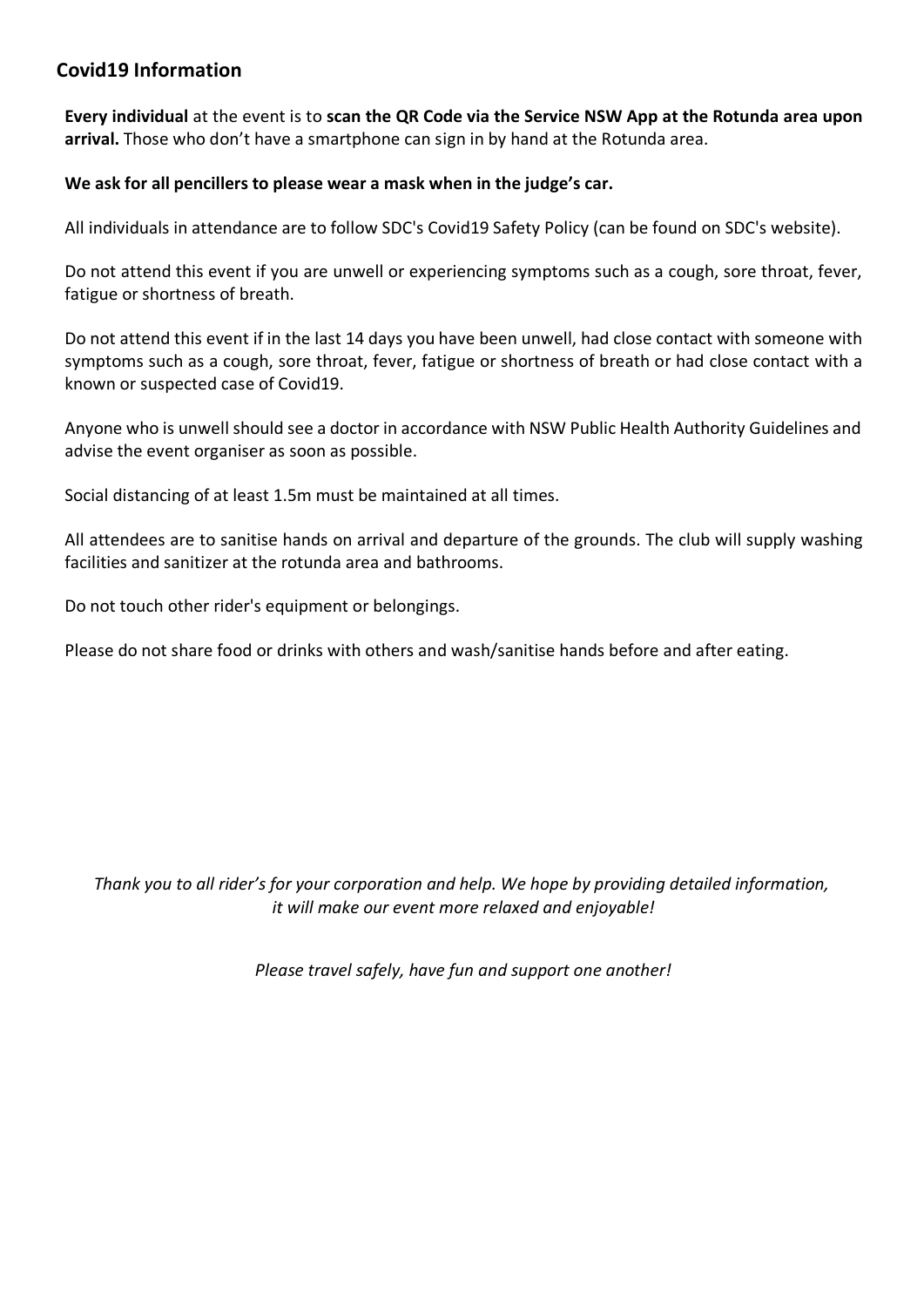## **Helpers List**

#### **Pencillers: Please check the draw for your allocated time slot, arena and judge:**

Greta Fullerton Kerrie Metzler Rebecca Bloomer Abbey Paxton Beth Edwards Jazz Hardy Theresa Crawford Asa Chegwyn

#### **Important note to pencillers:**

This event will be using Nominate's digital scoring system. If you are not familiar with this system don't stress! Please get in contact with Eloise Hagate before the event to arrange a demonstration. **Pencillers please watch this short video before the event:** www.nominate.com.au/scoreboard/livescore\_instruction\_video.mp4

**Arena Pull Down** – to start at completion of tests on Sunday afternoon at approx. 6.30pm:

Nathaly Rudd - Trailer Sasha Berridge Frankie Watts Kim Herwig Nina Lucas Eloise Hagate Fleur Tonge Tracey Paxton Mardi Coulton Melanie Brenton

**Gear Steward:** Amelia Gilmour

**First Aid Officers:** Amelia Gilmour & Kerrilee Hagate

## **Thank you to all helpers, these events cannot happen without you!**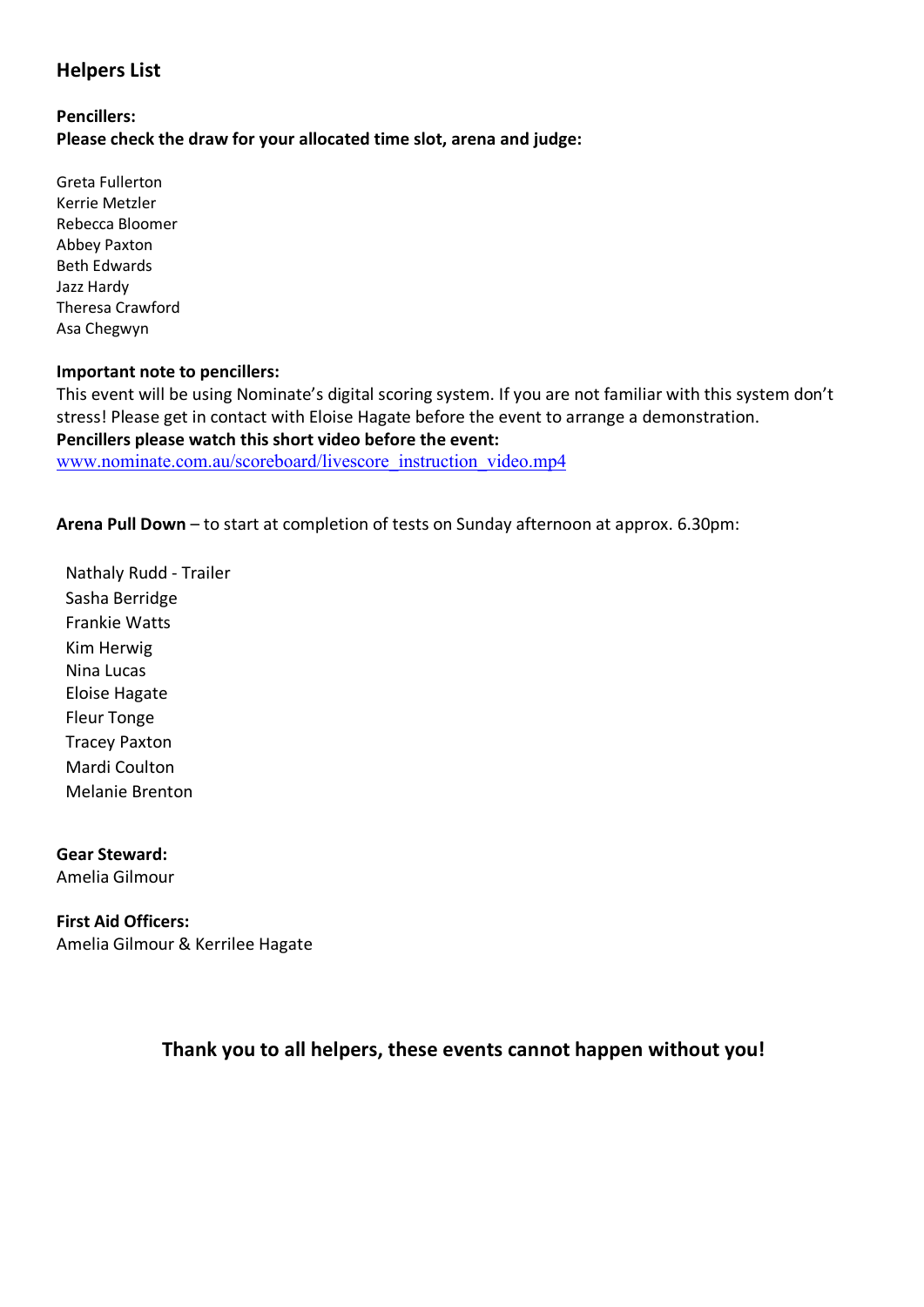## **Draw**

| Arena <sub>1</sub> | <b>CLASS NUMBER: 1</b> | <b>PREPARATORY C</b>         | <b>JUDGE: Kim Jackson</b> |                       |                        |
|--------------------|------------------------|------------------------------|---------------------------|-----------------------|------------------------|
| <b>TIME</b>        | <b>RIDER NAME</b>      | <b>HORSE NAME</b>            | <b>BRIDLE NUMBER</b>      | <b>JNR/HC</b>         | <b>PENCILLER</b>       |
| 1:30               | Tanya Stuart           | M-JAY EARLY OAKS             |                           |                       | <b>Greta Fullerton</b> |
| 1:36               | Megan Perrin           | <b>RUNWAY</b>                |                           |                       | <b>Greta Fullerton</b> |
| 1:42               | Leone Wilkinson        | <b>BOUDICCA ROUANEZ</b>      |                           |                       | <b>Greta Fullerton</b> |
| 1:48               | Keighley Leeson        | <b>FELINI</b>                |                           |                       | <b>Greta Fullerton</b> |
| 1:54               | Cooper Leeson          | <b>TRUE TEMPTATION</b>       |                           | <b>JNR</b>            | <b>Greta Fullerton</b> |
| 2:00               | Melanie Brenton        | RAHANE MASTER KLASS          |                           | <b>PONY</b>           | <b>Greta Fullerton</b> |
| 2:06               | Fleur Tonge            | <b>EVANSPARK ROYAL BLUFF</b> |                           |                       | <b>Greta Fullerton</b> |
| 2:12               | Kim Herwig             | YOGI                         |                           |                       | <b>Greta Fullerton</b> |
| 2:18               | Kaitlyn Mcnall         | TREMAYNE LET IT GO           | 7787                      | <b>PONY</b>           | <b>Greta Fullerton</b> |
| 2:24               | Eloise Hagate          | <b>DOMINO ALYNE</b>          |                           |                       | <b>Greta Fullerton</b> |
| 2:30               | <b>BREAK</b>           |                              |                           |                       |                        |
| 2:36               | <b>Frankie Watts</b>   | ASPEN WAY TUXEDO             |                           | <b>JNR</b>            | Kerrie Metzler         |
| 2:42               | Lulu Miskin            | WENDARA SILVER LINING        |                           |                       | Kerrie Metzler         |
| 2:48               | Kylie Dunstan          | LAURIE'S DUTCHMAN            |                           |                       | Kerrie Metzler         |
| 2:54               | Sienna Savage          | TREMAYNE WATERCOLOURS        |                           | <b>JNR &amp; PONY</b> | Kerrie Metzler         |
| 3:00               | Abbey Paxton           | MAIZY                        |                           |                       | Kerrie Metzler         |
| 3:06               | Suzette Moore          | IVY                          |                           | <b>PONY</b>           | Kerrie Metzler         |
| 3:12               | Layla Lollback         | KENNALLYWOOD KENSINGTON      |                           | <b>JNR &amp; PONY</b> | Kerrie Metzler         |
| 3:18               | Mardi Coulton          | LILLY                        |                           | PONY                  | Kerrie Metzler         |
| 3:24               | <b>END</b>             |                              |                           |                       | Kerrie Metzler         |

| Arena 1     | <b>CLASS NUMBER: 2</b>   | <b>PRELIMINARY 1B</b>   | <b>JUDGE: Kim Jackson</b> |                       |                  |
|-------------|--------------------------|-------------------------|---------------------------|-----------------------|------------------|
| <b>TIME</b> | <b>RIDER NAME</b>        | <b>HORSE NAME</b>       | <b>BRIDLE NUMBER</b>      | JNR/HC                | <b>PENCILLER</b> |
| 3:45        | Greta Fullerton          | <b>HALUMA PARK IAGO</b> | P2314                     | PONY                  | Rebecca Bloomer  |
| 3:53        | Tanya Stuart             | M-JAY EARLY OAKS        |                           |                       | Rebecca Bloomer  |
| 4:01        | Megan Perrin             | <b>RUNWAY</b>           |                           |                       | Rebecca Bloomer  |
| 4:09        | Leone Wilkinson          | <b>BOUDICCA ROUANEZ</b> |                           |                       | Rebecca Bloomer  |
| 4:17        | Kristy Lollback          | DANCING ACE OF SEFTON   |                           |                       | Rebecca Bloomer  |
| 4:25        | Kerrie Metzler           | DANNY BOY               |                           |                       | Rebecca Bloomer  |
| 4:33        | Linda Janse van rensburg | <b>STONEFOX ZARA</b>    | 6300                      |                       | Rebecca Bloomer  |
| 4:41        | Layla Lollback           | KENNALLYWOOD KENSINGTON |                           | <b>JNR &amp; PONY</b> | Rebecca Bloomer  |
| 4:49        | Mardi Coulton            | LILLY                   |                           | PONY                  | Rebecca Bloomer  |
| 4:57        | <b>Tracey Paxton</b>     | <b>FOURSONS CLAUDIA</b> |                           |                       | Rebecca Bloomer  |
| 5:05        | <b>BREAK</b>             |                         |                           |                       |                  |
| 5:13        | <b>Bella Touzel</b>      | TRUSSANA B              |                           | JNR & PONY            | Abbey Paxton     |
| 5:21        | <b>Beth Edwards</b>      | <b>HARRY</b>            |                           |                       | Abbey Paxton     |
| 5:29        | Melanie Brenton          | RAHANE MASTER KLASS     |                           | PONY                  | Abbey Paxton     |
| 5:37        | Fleur Tonge              | EVANSPARK ROYAL BLUFF   |                           |                       | Abbey Paxton     |
| 5:45        | Kim Herwig               | YOGI                    |                           |                       | Abbey Paxton     |
| 5:53        | <b>Tracey Stinson</b>    | <b>FAIRBANKS RUPERT</b> | 5097                      |                       | Abbey Paxton     |
| 6:01        | Jazz Hardy               | <b>PRIMROSES</b>        |                           |                       | Abbey Paxton     |
| 6:09        | Sasha Berridge           | NIVARNA                 |                           |                       | Abbey Paxton     |
| 6:17        | Eloise Hagate            | <b>DOMINO ALYNE</b>     |                           |                       | Abbey Paxton     |
| 6:25        | <b>Frankie Watts</b>     | ASPEN WAY TUXEDO        |                           | JNR                   | Abbey Paxton     |
| 6:33        | <b>END</b>               |                         |                           |                       |                  |

| Arena <sub>2</sub> | <b>CLASS NUMBER: 3</b>   | <b>NOVICE 2B</b>            | <b>JUDGE: Merle Speakman</b> |                       |                  |
|--------------------|--------------------------|-----------------------------|------------------------------|-----------------------|------------------|
|                    |                          |                             |                              |                       |                  |
| <b>TIME</b>        | <b>RIDER NAME</b>        | <b>HORSE NAME</b>           | <b>BRIDLE NUMBER</b>         | <b>PONY/JNR/HC</b>    | <b>PENCILLER</b> |
| 2:00               | Nicola Gee               | HOLSTEIN PARK JUMANJI       | 2189                         | <b>JNR</b>            | Asa Chegwyn      |
| 2:08               | Linda Janse van rensburg | <b>STONEFOX ZARA</b>        | 6300                         |                       | Asa Chegwyn      |
| 2:16               | <b>Tracey Paxton</b>     | <b>FOURSONS CLAUDIA</b>     |                              |                       | Asa Chegwyn      |
| 2:24               | <b>Bella Touzel</b>      | <b>TRUSSANA B</b>           |                              | <b>JNR &amp; PONY</b> | Asa Chegwyn      |
| 2:32               | <b>Tracey Stinson</b>    | <b>FAIRBANKS RUPERT</b>     | 5097                         |                       | Asa Chegwyn      |
| 2:40               | Rebecca Bloomer          | <b>MAGIC</b>                |                              |                       | Asa Chegwyn      |
| 2:48               | Zali Greeney             | <b>ARAJAY PARK MAVERICK</b> | 7589                         | <b>JNR &amp; PONY</b> | Asa Chegwyn      |
| 2:56               | Kristy Lollback          | DANCING ACE OF SEFTON       |                              |                       | Asa Chegwyn      |
| 3:04               | Inga Genis               | <b>ALHANDRO</b>             | 5940                         | HC                    | Asa Chegwyn      |
| 3:12               | <b>Kirsty Cameron</b>    | KOHINOOR PARK SATYRN        |                              |                       | Asa Chegwyn      |
| 3:20               | <b>END</b>               |                             |                              |                       |                  |